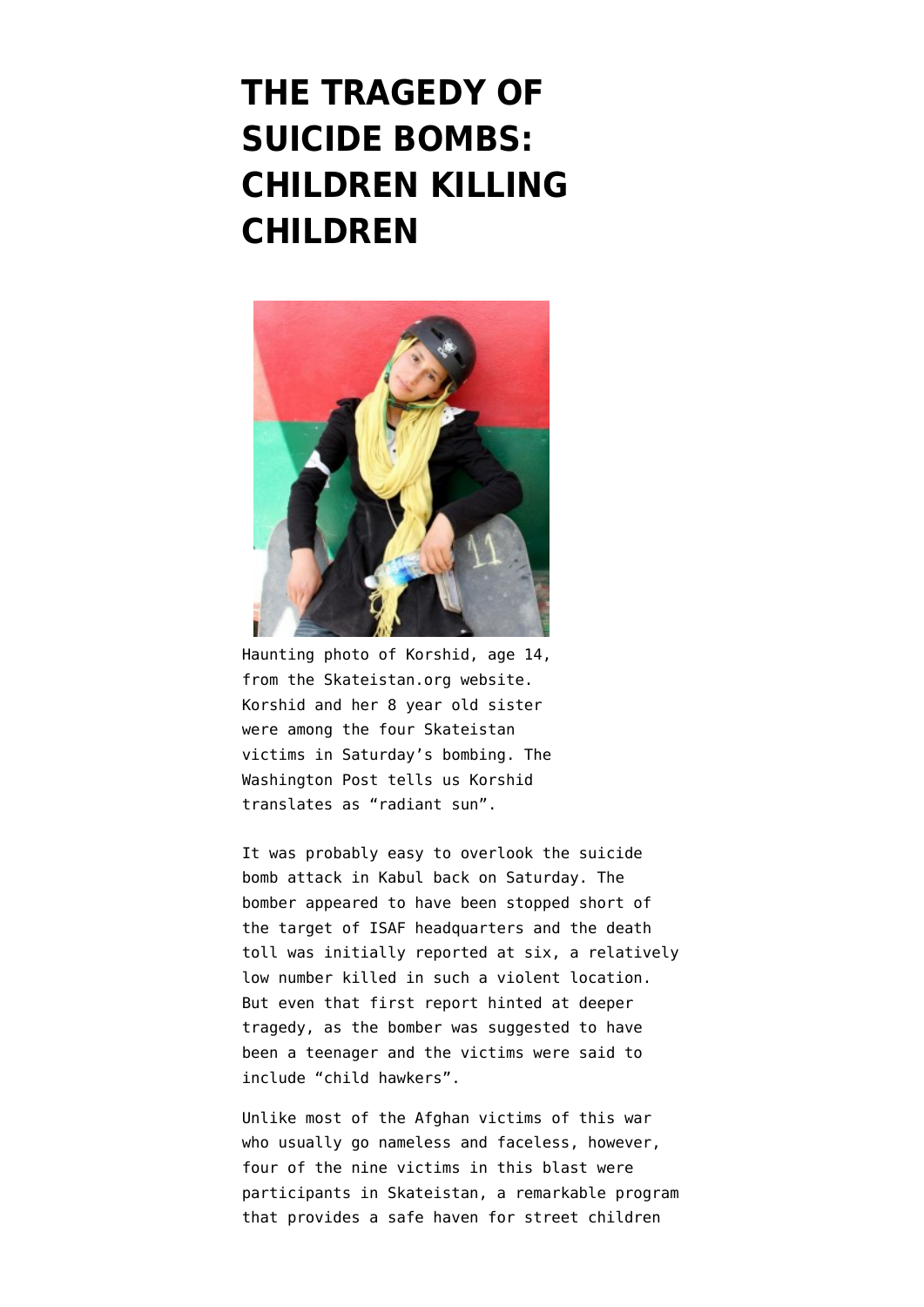in Kabul and gives them the opportunity to pursue a pastime and to interact across traditional ethnic and gender barriers. From Skateistan's [self-description](http://skateistan.org/content/our-story):

> Skateistan began as a Kabul-based Afghan NGO (Non-Governmental Organization) and is now an International non-profit charity providing skateboarding and educational programming in Afghanistan, Cambodia and Pakistan. Skateistan is non-political, independent, and inclusive of all ethnicities, religions and social backgrounds.

- *We work with youth ages 5-18.*
- *Over 50% of our students are streetworking children. Nearly 40% of our*

*students are girls.*

We learn from the [Washington Post](http://www.washingtonpost.com/world/war-zones/friends-mourn-four-young-skateboarders-killed-in-afghan-suicide-blast/2012/09/13/659d90d6-fde1-11e1-98c6-ec0a0a93f8eb_story.html) that the Skateistan members and the bomber confronted one another as the tragedy unfolded:

> On Saturday, the forces of progressive and regressive Afghanistan collided on a street that houses embassies, intelligence services and other foreign outposts. An intruder — a boy of 14 or 15, carrying a backpack — made his way onto the turf held by the scrappy Skateistan crew.

> The Taliban later asserted responsibility for dispatching the bomber, but claimed that he was much older. Kabul police said Thursday that they believe he was almost 16, but they did not release his identity and had not determined his target.

Accounts vary about what happened that morning, but by most tellings there was